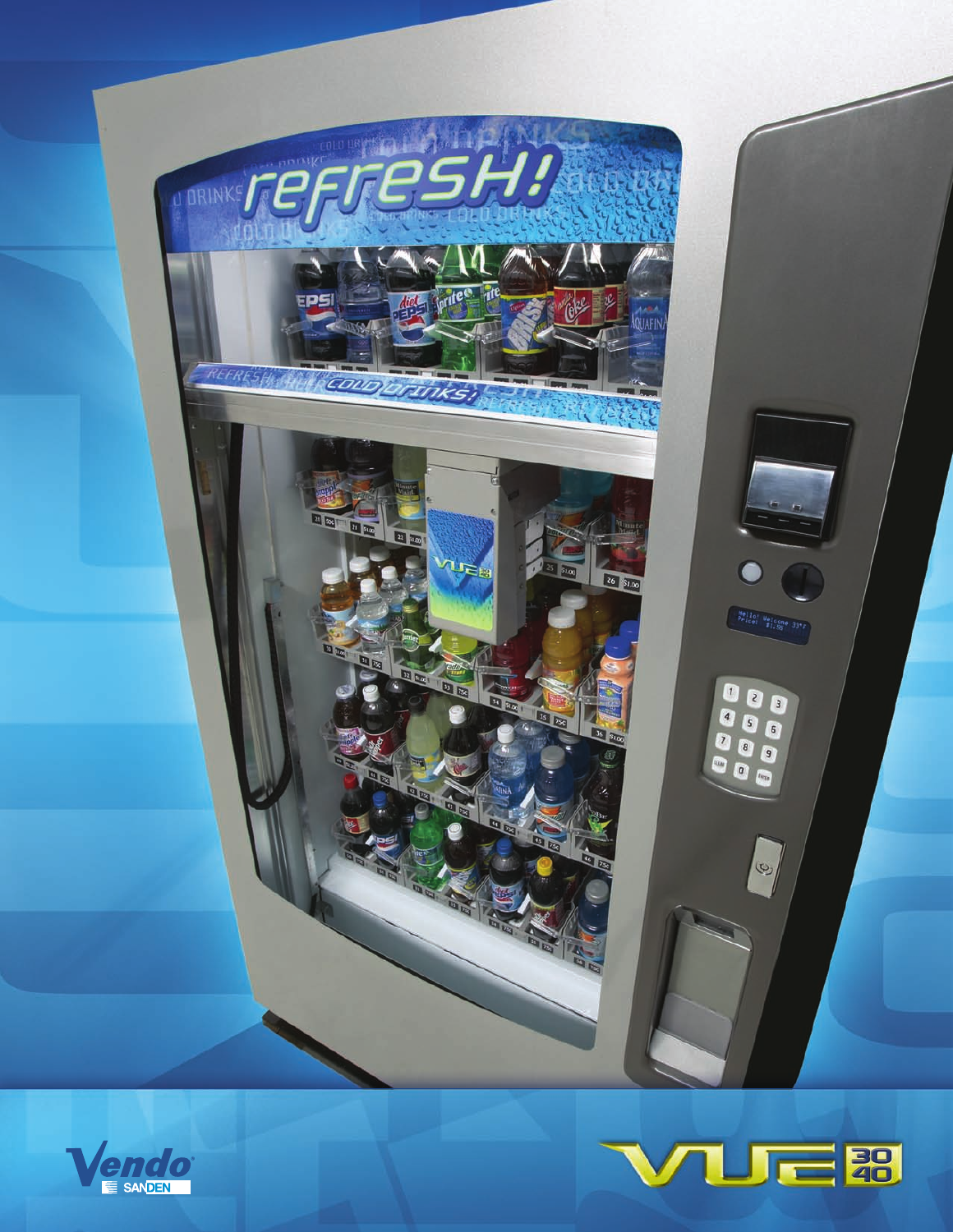## **C ONTROLLER**

Full function MDB controller with DEX/UCS compatibility.

Energy management features include: Real time clock Lighting control Refrigeration control

Diagnostic LED's on boards and components for easier trouble shooting.

Full range of diagnostic menus and test programs.

# **COIN AGE MOUNT**

Sliding coinage mount for easy access and servicing.

#### **CONSTRUCTION**

Foamed-in-place door construction, with double pane, argon filled tempered glass panel.

Modular construction employed for easy service - minimum number of fasteners used.

### **DELIVERY HOPPER**

LED-illuminated motorized hopper for customer convenience. Auto-retreat feature in case obstruction is encountered when closing.



# **CABINET FOOTER**

Removable cabinet footer - to facilitate installation through narrow doorways.





#### **DELIVER Y SYSTEM**

Flexible dispensing mechanism - no shims or kits required to vend virtually any beverage package 2" - 3" in diameter and 3" - 9.5" in height.

Patent pending delivery mechanism retrieves each vended package and places it within a secure delivery port with little or no agitation.

Total product control throughout vend cycle, to eliminate product tipping from shelves during or after vend.

Delivery system housed in door - no wires, switches, solenoids, or motors in cabinet.

"TractorFeed" concept employed in X, Y, and Z motions.

Delivery system retracts out of sight at the bottom of door between vends. This provides customers with an unobstructed view of all available products and does not interfere with product reloading.

\*\* Please note: Photos in this brochure show the delivery system in the process of making a vend; not in the stand-by position.Flexible dispensing mechanism - no shims or kits required to vend virtually any beverage package 2" - 3" in diameter and 3" - 9.5" in height.

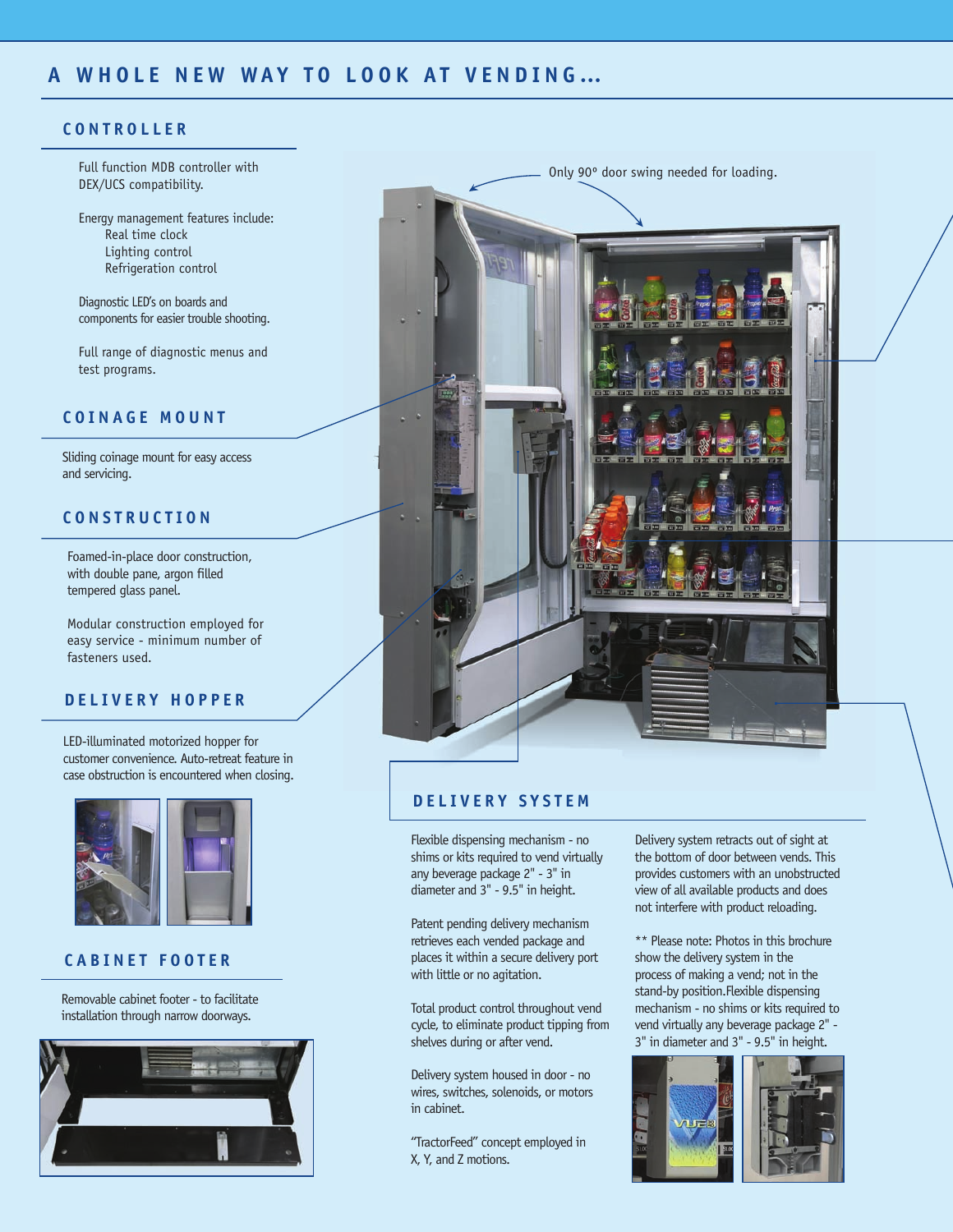# **L OADING R ACK**

Telescopic loading rack available as an optional accessory.



### **VF DISPL A Y**

2 x 20 VF display for better customer communication.



# **PRODUCT TRA Y S**

Product trays pull forward for easy loading.

Product pushers lock at back of trays for hands-free, FIFO loading; and will automatically reset when product trays are pushed back into place.

All product trays lift out easily for cleaning.

Machine can be configured with 5, 6 or 7 shelves of product trays (at production or on location).



#### **C REFRIGERATION UNIT**

Cassette-style refrigeration unit totally self-contained, simple to remove/replace. Quiet operation.

# **A BRANDING OPPORT UNITIES**

Multiple branding opportunities inside and outside of vendor.



# **PRO DUCT P USHER**

Brand I.D. stays visible when column is sold out.

When reloading, correct product locations are easily identified.

Product I.D. Cards